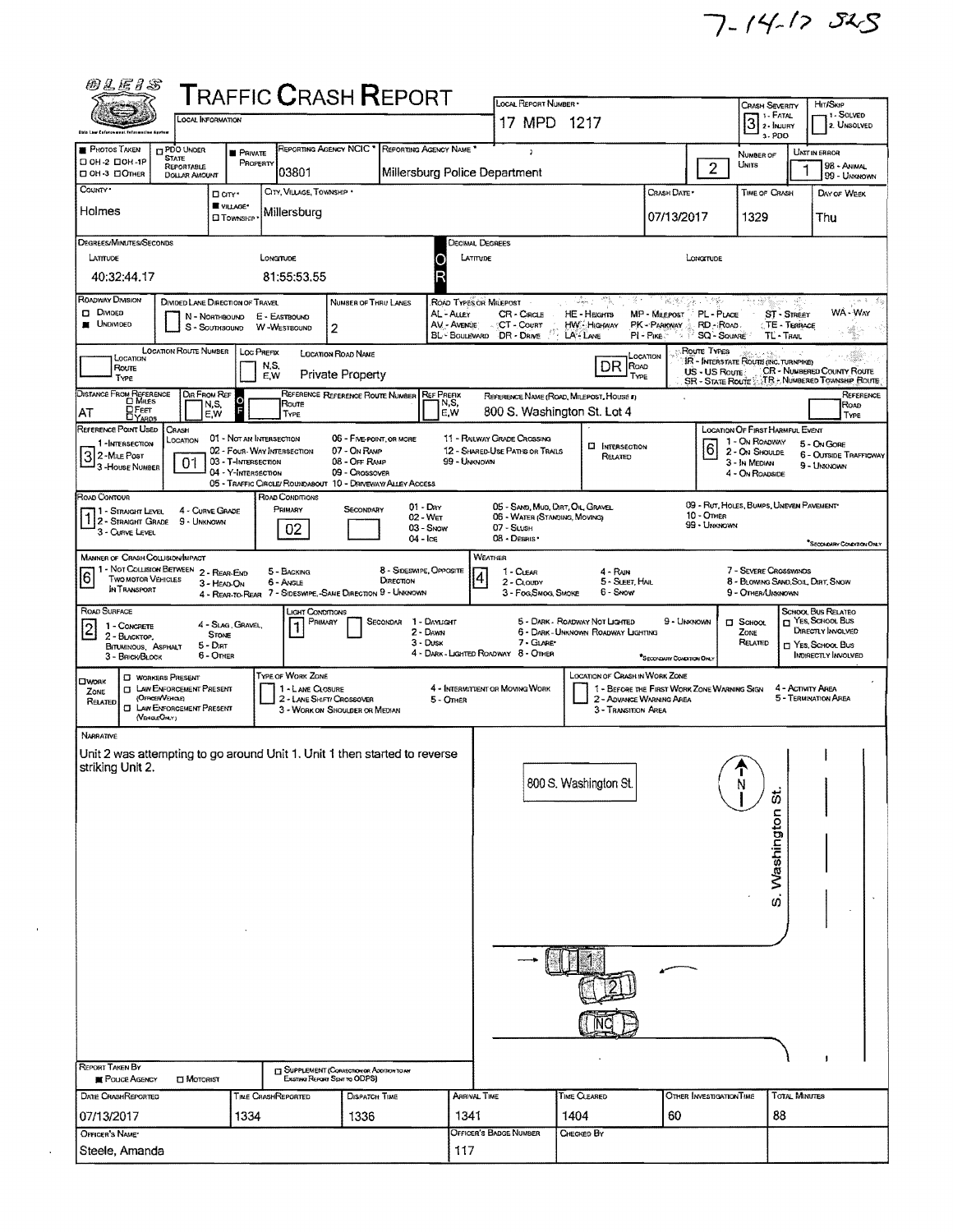| 00 L E 1 S                                                                                                                                                                                                                                                                                                                                      |                                                      | INIT                                                                                    |                            |                                                                          |                                                                                                       |                                                                                              |                                                                                           |                                  |                                                                                                   |                                  |                                                   |                                                                                                |                                                       |                                    |                                                            |                                                                                                                             |  |  |
|-------------------------------------------------------------------------------------------------------------------------------------------------------------------------------------------------------------------------------------------------------------------------------------------------------------------------------------------------|------------------------------------------------------|-----------------------------------------------------------------------------------------|----------------------------|--------------------------------------------------------------------------|-------------------------------------------------------------------------------------------------------|----------------------------------------------------------------------------------------------|-------------------------------------------------------------------------------------------|----------------------------------|---------------------------------------------------------------------------------------------------|----------------------------------|---------------------------------------------------|------------------------------------------------------------------------------------------------|-------------------------------------------------------|------------------------------------|------------------------------------------------------------|-----------------------------------------------------------------------------------------------------------------------------|--|--|
|                                                                                                                                                                                                                                                                                                                                                 |                                                      |                                                                                         |                            |                                                                          |                                                                                                       |                                                                                              |                                                                                           |                                  |                                                                                                   |                                  |                                                   | LOCAL REPORT NUMBER<br>17 MPD 1217                                                             |                                                       |                                    |                                                            |                                                                                                                             |  |  |
|                                                                                                                                                                                                                                                                                                                                                 |                                                      |                                                                                         |                            |                                                                          |                                                                                                       |                                                                                              |                                                                                           |                                  |                                                                                                   |                                  |                                                   |                                                                                                |                                                       |                                    |                                                            |                                                                                                                             |  |  |
| UNIT NUMBER                                                                                                                                                                                                                                                                                                                                     | OWNER NAME: LAST, FIRST, MIDDLE ( C SAME AS DRIVER ) |                                                                                         |                            |                                                                          |                                                                                                       |                                                                                              |                                                                                           |                                  |                                                                                                   |                                  |                                                   | OWNER PHONE NUMBER                                                                             | <b>DAMAGE SCALE</b>                                   |                                    | DAMAGE AREA<br>FRONT                                       |                                                                                                                             |  |  |
|                                                                                                                                                                                                                                                                                                                                                 | Henney, Owen, F                                      |                                                                                         |                            |                                                                          |                                                                                                       |                                                                                              |                                                                                           |                                  |                                                                                                   |                                  |                                                   | 330-600-0304                                                                                   | $\vert$ 1                                             |                                    | п                                                          |                                                                                                                             |  |  |
| OWNER ADDRESS: CITY, STATE, ZIP<br><b>CISAME AS DRIVER</b> )                                                                                                                                                                                                                                                                                    |                                                      |                                                                                         |                            |                                                                          |                                                                                                       |                                                                                              |                                                                                           |                                  |                                                                                                   |                                  |                                                   |                                                                                                | 1 - None                                              | o                                  |                                                            |                                                                                                                             |  |  |
| 2580 SR 60, Killbuck, OH, 44637                                                                                                                                                                                                                                                                                                                 |                                                      |                                                                                         |                            |                                                                          |                                                                                                       |                                                                                              |                                                                                           |                                  |                                                                                                   |                                  |                                                   |                                                                                                |                                                       |                                    |                                                            |                                                                                                                             |  |  |
| LP STATE LICENSE PLATE NUMBER<br><b>VEHICLE IOENTIFICATION NUMBER</b>                                                                                                                                                                                                                                                                           |                                                      |                                                                                         |                            |                                                                          |                                                                                                       |                                                                                              |                                                                                           |                                  |                                                                                                   |                                  |                                                   | # Occupants                                                                                    | 2 - MINOR                                             |                                    |                                                            |                                                                                                                             |  |  |
| OН                                                                                                                                                                                                                                                                                                                                              | GAW9010                                              |                                                                                         |                            |                                                                          |                                                                                                       | 1FTRX14W95FA72567                                                                            |                                                                                           |                                  |                                                                                                   |                                  |                                                   | 1.                                                                                             | 3 - FUNCTIONAL                                        |                                    | α<br>□                                                     |                                                                                                                             |  |  |
| <b>VEHICLE YEAR</b>                                                                                                                                                                                                                                                                                                                             | <b>VEHICLE MAKE</b>                                  |                                                                                         |                            |                                                                          | VEHICLE COLOR<br>VEHICLE MODEL                                                                        |                                                                                              |                                                                                           |                                  |                                                                                                   |                                  |                                                   | 4 - DISABLING                                                                                  |                                                       |                                    |                                                            |                                                                                                                             |  |  |
| 2005                                                                                                                                                                                                                                                                                                                                            | Ford<br>INSURANCE COMPANY                            |                                                                                         |                            |                                                                          |                                                                                                       | F <sub>150</sub> Series                                                                      |                                                                                           |                                  |                                                                                                   | GRY                              |                                                   |                                                                                                |                                                       |                                    | α                                                          | ο                                                                                                                           |  |  |
| <b>PROOF OF</b><br><b>INSURANCE</b>                                                                                                                                                                                                                                                                                                             |                                                      |                                                                                         |                            |                                                                          |                                                                                                       | POLICY NUMBER                                                                                |                                                                                           |                                  | Towed By                                                                                          |                                  |                                                   |                                                                                                | 9 - Ummown                                            |                                    | о                                                          |                                                                                                                             |  |  |
| SHOWN                                                                                                                                                                                                                                                                                                                                           | Nationwide                                           |                                                                                         |                            |                                                                          |                                                                                                       | 9234K916264                                                                                  |                                                                                           |                                  |                                                                                                   |                                  |                                                   |                                                                                                |                                                       |                                    |                                                            | <b>FEAR</b>                                                                                                                 |  |  |
| <b>CARRIER PHONE</b><br>CARRIER NAME, ADDRESS, CITY, STATE, ZIP                                                                                                                                                                                                                                                                                 |                                                      |                                                                                         |                            |                                                                          |                                                                                                       |                                                                                              |                                                                                           |                                  |                                                                                                   |                                  |                                                   |                                                                                                |                                                       |                                    |                                                            |                                                                                                                             |  |  |
| US DOT<br>VEHICLE WEIGHT GVWR/GCWR<br>CARGO BODY TYPE<br><b>TRAFFICWAY DESCRIPTION</b><br>01 - No CARGO BODY TYPE/NOT APPLICABL 09 - POLE                                                                                                                                                                                                       |                                                      |                                                                                         |                            |                                                                          |                                                                                                       |                                                                                              |                                                                                           |                                  |                                                                                                   |                                  |                                                   |                                                                                                |                                                       |                                    |                                                            |                                                                                                                             |  |  |
|                                                                                                                                                                                                                                                                                                                                                 |                                                      |                                                                                         | 2 - 10,001 то 26,000к Las  | 1 - LESS THAN OR EQUAL TO 10K LBS                                        |                                                                                                       | 02 - Bus/VAN (9-15 SEATS, INC DRIVER) 10 - CARGO TANK                                        |                                                                                           |                                  |                                                                                                   |                                  |                                                   | 1 - Two-Way, Not Divideo                                                                       |                                                       |                                    | <b>12 - TWO-WAY, NOT DIMOED, CONTINUOUS LEFT TURN LANE</b> |                                                                                                                             |  |  |
| HM PLACARD ID NO.                                                                                                                                                                                                                                                                                                                               |                                                      |                                                                                         | 3 - MORE THAN 26,000K LBS. |                                                                          |                                                                                                       | 03 - Bus (16+ Seats, Inc Driver)<br>04 - VEHICLE TOWING ANOTHER VEHICLE                      |                                                                                           |                                  | 11 - FLAT BED<br>12 - Dump                                                                        |                                  |                                                   |                                                                                                |                                                       |                                    | 4 - Two-Way, Divided, Positive Median Barrier              | 3 - T WO-WAY, DIMDED, UNPROTECTEO(PAINTED OR GRASS >4FT.) MEDIA                                                             |  |  |
|                                                                                                                                                                                                                                                                                                                                                 |                                                      |                                                                                         | HAZARDOUS MATERIAL         |                                                                          |                                                                                                       | 05 - Logging<br>06 - INTERMODAL CONTAINER CHASIS                                             |                                                                                           |                                  | 13 - CONCRETE MIXER<br>14 - AUTO TRANSPORTER                                                      |                                  |                                                   | 5 - ONE-WAY TRAFFICWAY                                                                         |                                                       |                                    |                                                            |                                                                                                                             |  |  |
|                                                                                                                                                                                                                                                                                                                                                 | <b>HM CLASS</b><br>NUMBER                            | <b>IT RELATED</b>                                                                       |                            |                                                                          | 07 - CARGO VAN/ENCLOSED BOX<br>15 - GARBAGE /REFUSE<br>08 - GRAIN, CHIPS, GRAVEL<br>99 - OTHER/UNNOWN |                                                                                              |                                                                                           |                                  |                                                                                                   |                                  | <b>D</b> Hr / Skip UNIT                           |                                                                                                |                                                       |                                    |                                                            |                                                                                                                             |  |  |
| NON-MOTORIST LOCATION PRIOR TO IMPACT                                                                                                                                                                                                                                                                                                           |                                                      |                                                                                         |                            | TYPE OF USE                                                              |                                                                                                       | UNIT TYPE                                                                                    |                                                                                           |                                  |                                                                                                   |                                  |                                                   |                                                                                                |                                                       |                                    |                                                            |                                                                                                                             |  |  |
|                                                                                                                                                                                                                                                                                                                                                 |                                                      | 01 - INTERSECTION - MARKED CROSSWAL                                                     |                            | $\mathbf{1}$                                                             |                                                                                                       | 07                                                                                           |                                                                                           |                                  |                                                                                                   |                                  |                                                   |                                                                                                |                                                       |                                    |                                                            | PASSENGER VERICLES (LESS THAN PPASSENGERS MEDIMEANY TRUCKS DR COMBO UNITS > 10KLBS BUS/VAN/LIMO(9 OR MORE INCLUDING DRIVER) |  |  |
| 02 - INTERSECTION - NO CROSSWALK<br>01 - Sub-Compact<br>13 - SINGLE UNIT TRUCK OR VAN 2AXLE, 6 TIRES 21 - BUS/VAN (9-15 SEATS, INC DRIVER)<br>03 - INTERSECTION OTHER<br>02 - COMPACT<br>1 - PERSONAL<br>22 - Bus (16+ Seats, Inc Driver)<br>14 - SINGLE UNIT TRUCK: 3+ AXLES<br>04 - MIDBLOCK - MARKED CROSSWALK<br>99 - UNKNOWN 03 - MID SIZE |                                                      |                                                                                         |                            |                                                                          |                                                                                                       |                                                                                              |                                                                                           |                                  |                                                                                                   |                                  |                                                   |                                                                                                |                                                       |                                    |                                                            |                                                                                                                             |  |  |
|                                                                                                                                                                                                                                                                                                                                                 |                                                      | 05 - TRAVEL LANE - OTHER LOCATION                                                       |                            | 2 - COMMERCIAL                                                           |                                                                                                       | OR HIT/SKIP                                                                                  | 04 - Fuu, Size                                                                            |                                  |                                                                                                   |                                  |                                                   | 15 - SINGLE UNIT TRUCK / TRAILER<br>16 - TRUCK/TRACTOR (BOSTAIL)                               | NON-MOTORIST<br>23 - ANIMAL WITH RIDER                |                                    |                                                            |                                                                                                                             |  |  |
| 06 - BICYCLE LANE<br>05 - Minivan<br>3 - GOVERNMENT<br>07 - SHOULDER/ROADSIDE<br>06 - SPORT UTILITY VEHICLE<br>08 - SIOEWALK                                                                                                                                                                                                                    |                                                      |                                                                                         |                            |                                                                          |                                                                                                       |                                                                                              |                                                                                           |                                  |                                                                                                   |                                  | 17 - TRACTOR/SEMI-TRAILER<br>18 - TRACTOR/DOUBLE  |                                                                                                |                                                       |                                    | 25 - BICYCLE/PEOACYCLIST                                   | 24 - ANIMAL WITH BUGGY, WAGON SURREY                                                                                        |  |  |
| 07 - Pickup<br>19 - TRACTOR/TRIPLES<br>09 - MEDIAN CROSSING ISLAND<br>08 - VAN<br><b>D IN EMERGENCY</b><br>20 - OTHER MEDIMEAVY VEHICLE                                                                                                                                                                                                         |                                                      |                                                                                         |                            |                                                                          |                                                                                                       |                                                                                              |                                                                                           |                                  |                                                                                                   |                                  | 26 - PEDESTRIAN SKATER<br>27 - OTHER NON-MOTORIST |                                                                                                |                                                       |                                    |                                                            |                                                                                                                             |  |  |
| 10 - DRIVE WAY ACCESS<br>09 - MOTORCYCLE<br>RESPONSE<br>11 - SHARED-USE PATH OR TRAIL<br>10 - MOTORIZED BICYCLE                                                                                                                                                                                                                                 |                                                      |                                                                                         |                            |                                                                          |                                                                                                       |                                                                                              |                                                                                           |                                  |                                                                                                   |                                  |                                                   |                                                                                                |                                                       |                                    |                                                            |                                                                                                                             |  |  |
| 12 - NON-TRAFFICWAY AREA<br>HAS HM PLACARD<br>11 - SNOWMOBILE/ATV<br>99 - OTHER/UNKNOWN<br>12 - OTHER PASSENGER VEHICLE                                                                                                                                                                                                                         |                                                      |                                                                                         |                            |                                                                          |                                                                                                       |                                                                                              |                                                                                           |                                  |                                                                                                   |                                  |                                                   |                                                                                                |                                                       |                                    |                                                            |                                                                                                                             |  |  |
| 17 - FARM VEHICLE<br>SPECIAL FUNCTION 01 - NONE<br>09 - AMBULANCE<br>Астом<br>Most Damaged Area<br>18 - FARM EQUIPMENT<br>02 - TAXI<br>$10 -$ Fire<br>99 - UNKNOWN                                                                                                                                                                              |                                                      |                                                                                         |                            |                                                                          |                                                                                                       |                                                                                              |                                                                                           |                                  |                                                                                                   |                                  |                                                   |                                                                                                |                                                       |                                    |                                                            |                                                                                                                             |  |  |
| 01                                                                                                                                                                                                                                                                                                                                              |                                                      | 03 - RENTAL TRUCK (OVER 10K LBS)<br>04 - Bus - School (Public or Private) 12 - Military |                            | 11 - HIGHWAY/MAINTENANCE                                                 |                                                                                                       | $01$ Nove<br>19 - Мотовноме<br>01<br>02 - CENTER FRONT<br>20 - GOLF CART<br>03 - Right Front |                                                                                           |                                  |                                                                                                   |                                  |                                                   | 08 - LEFT SIDE<br>09 - LEFT FRONT                                                              |                                                       |                                    | 3                                                          | 1 - NON-CONTACT<br>2 - NON-COLLISION                                                                                        |  |  |
|                                                                                                                                                                                                                                                                                                                                                 | 05 - Bus - Transit                                   |                                                                                         |                            | 13 - Pouce                                                               |                                                                                                       | 21 - TRAIN                                                                                   |                                                                                           |                                  | MPACT ARE 04 - RIGHT SIDE                                                                         |                                  |                                                   | 10 - TOP AND WINDOWS<br>11 - UNDERCARRIAGE                                                     |                                                       |                                    |                                                            | 3 - Striking<br>4 - Struck                                                                                                  |  |  |
| 22 - OTHER (EXPLAN IN NARRATIVE)<br>06 - Bus - CHARTER<br>14 - PuBLIC UTILITY<br>07 - Bus - SHUTTLE<br>15 - OTHER GOVERNMENT<br>08 - Bus - OTHER                                                                                                                                                                                                |                                                      |                                                                                         |                            |                                                                          |                                                                                                       |                                                                                              |                                                                                           | 07                               | 05 - RIGHT REAR<br>12 - LOAD/TRAILER<br>06 - REAR CENTER<br>13 - TOTAL (ALL AREAS)<br>9 - Unknown |                                  |                                                   |                                                                                                |                                                       |                                    |                                                            | 5 - Striking/Struck                                                                                                         |  |  |
|                                                                                                                                                                                                                                                                                                                                                 |                                                      |                                                                                         |                            | 16 - CONSTRUCTION EOUP.                                                  |                                                                                                       |                                                                                              |                                                                                           |                                  | 07 - LEFT REAR                                                                                    |                                  |                                                   | 14 - Отнев                                                                                     |                                                       |                                    |                                                            |                                                                                                                             |  |  |
| PRE-CRASH ACTIONS                                                                                                                                                                                                                                                                                                                               | MOTORIST                                             |                                                                                         |                            |                                                                          |                                                                                                       |                                                                                              |                                                                                           |                                  | Non-Motorist                                                                                      |                                  |                                                   |                                                                                                |                                                       |                                    |                                                            |                                                                                                                             |  |  |
| 02                                                                                                                                                                                                                                                                                                                                              |                                                      | 01 - STRAIGHT AHEAD<br>02 - BACKING                                                     |                            | 07 - MAKING U-TURN                                                       |                                                                                                       |                                                                                              | 13 - NEGOTIATING A CURVE<br>14 - OTHER MOTORIST ACTIO                                     |                                  |                                                                                                   |                                  |                                                   | 15 - ENTERING OR CROSSING SPECIFIED LOCATIO<br>16 - Walking Running, Josging, Playing, Cycling |                                                       |                                    | 21 - OTHER NON-MOTORIST ACTION                             |                                                                                                                             |  |  |
| 99 - UNKNOWN                                                                                                                                                                                                                                                                                                                                    |                                                      | 03 - CHANGING LANES                                                                     |                            | 08 - ENTERING TRAFFIC LANE<br>09 - LEAVING TRAFFIC LANE                  |                                                                                                       |                                                                                              |                                                                                           |                                  |                                                                                                   | 17 - WORKING                     |                                                   |                                                                                                |                                                       |                                    |                                                            |                                                                                                                             |  |  |
|                                                                                                                                                                                                                                                                                                                                                 |                                                      | 04 - OVERTAKING/PASSING<br>05 - MAKING RIGHT TURN                                       |                            | 10 - PARKED<br>11 - SLOWING OR STOPPED IN TRAFFIC                        |                                                                                                       |                                                                                              |                                                                                           |                                  |                                                                                                   | 18 - PUSHING VEHICLE             |                                                   | 19 - APPROACHING OR LEAVING VEHICLE                                                            |                                                       |                                    |                                                            |                                                                                                                             |  |  |
|                                                                                                                                                                                                                                                                                                                                                 |                                                      | 06 - MAKING LEFT TURN                                                                   |                            | 12 - DRIVERLESS                                                          |                                                                                                       |                                                                                              |                                                                                           |                                  |                                                                                                   | 20 - Standing                    |                                                   |                                                                                                | <b>VEHICLE DEFECTS</b>                                |                                    |                                                            |                                                                                                                             |  |  |
| CONTRIBUTING CIRCUMSTANCE<br>Primary                                                                                                                                                                                                                                                                                                            | MOTORIST                                             |                                                                                         |                            |                                                                          |                                                                                                       |                                                                                              |                                                                                           | NON-MOTORIST                     |                                                                                                   |                                  |                                                   |                                                                                                |                                                       |                                    | 01 - TURN SIGNALS                                          |                                                                                                                             |  |  |
| 11                                                                                                                                                                                                                                                                                                                                              | $01 - None$                                          | 02 - FAILURE TO YIELD                                                                   |                            | 11 - IMPROPER BACKING                                                    |                                                                                                       | $22 -$ None<br>23 - IMPROPER CROSSING<br>12 - IMPROPER START FROM PARKED POSITION            |                                                                                           |                                  |                                                                                                   |                                  |                                                   |                                                                                                |                                                       | 02 - HEAD LAMPS<br>03 - TAIL LAMPS |                                                            |                                                                                                                             |  |  |
|                                                                                                                                                                                                                                                                                                                                                 |                                                      | 03 - RAN RED LIGHT<br>04 - RAN STOP SIGN                                                |                            |                                                                          |                                                                                                       | 13 - STOPPED OR PARKED ILLEGALLY<br>14 - OPERATING VEHICLE IN NEGLIGENT MANNER               |                                                                                           |                                  | 24 - DARTING<br>25 - LYING AND/OR LLEGALLY IN ROADWAY                                             |                                  |                                                   |                                                                                                |                                                       | 04 - BRAKES<br>05 - STEERING       |                                                            |                                                                                                                             |  |  |
| SECONDARY                                                                                                                                                                                                                                                                                                                                       |                                                      | 05 - Exceeded Speed LIMIT<br>06 - UNSAFE SPEED                                          |                            |                                                                          |                                                                                                       | 15 - SWERING TO AVOID (DUE TO EXTERNAL CONDITIONS)<br>16 - WRONG SIDE/WRONG WAY              |                                                                                           |                                  | 26 - FALURE TO YIELD RIGHT OF WAY<br>27 - NOT VISIBLE (DARK CLOTHING)                             |                                  |                                                   |                                                                                                |                                                       |                                    | 06 - TIRE BLOWOUT<br>07 - WORN OR SLICK TIRES              |                                                                                                                             |  |  |
|                                                                                                                                                                                                                                                                                                                                                 |                                                      | 07 - IMPROPER TURN<br>08 - LEFT OF CENTER                                               |                            | 17 - FALURE TO CONTROL<br>18 - VISION OBSTRUCTION                        |                                                                                                       |                                                                                              |                                                                                           |                                  | 28 - INATTENTIVE<br>29 - FAILURE TO OBEY TRAFFIC SIGNS                                            |                                  |                                                   | 08 - TRAILER EQUIPMENT DEFECTIVE<br>09 - MOTOR TROUBLE                                         |                                                       |                                    |                                                            |                                                                                                                             |  |  |
| 99 - UNKNOWN                                                                                                                                                                                                                                                                                                                                    |                                                      | 09 - FOLLOWED TOO CLOSELY/ACDA<br>10 - IMPROPER LANE CHANGE                             |                            |                                                                          |                                                                                                       | 19 - OPERATING DEFECTIVE EQUIPMENT<br>20 - LOAD SHIFTING/FALLING/SPILLING                    |                                                                                           |                                  | /SIGNALS/OFFICER<br>30 - WRONG SIDE OF THE ROAD                                                   |                                  |                                                   |                                                                                                | 10 - DISABLEO FROM PRIOR ACCIDENT                     |                                    |                                                            |                                                                                                                             |  |  |
|                                                                                                                                                                                                                                                                                                                                                 |                                                      | <b>PASSING OFF ROAD</b>                                                                 |                            |                                                                          |                                                                                                       | 21 - Отнев Імрворев Астіон                                                                   |                                                                                           |                                  | 31 - OTHER NON-MOTORIST ACTION                                                                    |                                  |                                                   |                                                                                                |                                                       |                                    | 11 - OTHER DEFECTS                                         |                                                                                                                             |  |  |
| <b>SEQUENCE OF EVENTS</b>                                                                                                                                                                                                                                                                                                                       |                                                      |                                                                                         |                            |                                                                          |                                                                                                       | <b>NON-COLLISION EVENTS</b>                                                                  |                                                                                           |                                  |                                                                                                   |                                  |                                                   |                                                                                                |                                                       |                                    |                                                            |                                                                                                                             |  |  |
| 20                                                                                                                                                                                                                                                                                                                                              |                                                      |                                                                                         |                            |                                                                          |                                                                                                       | 02 - FIRE/EXPLOSION                                                                          | 01 - Overturn/ROLLOVER                                                                    |                                  | 06 - EQUIPMENT FAILURE                                                                            | (BLOWN TIRE, BRAKE FAILURE, ETC) |                                                   |                                                                                                | 10 - Cross Median<br>11 - Cross Center Line           |                                    |                                                            |                                                                                                                             |  |  |
| Finst<br>Harmful                                                                                                                                                                                                                                                                                                                                | <b>HARMFUL</b>                                       | Most                                                                                    |                            | 99 - Unknown                                                             |                                                                                                       | 03 - IMMERSION<br>04 - JACKKNIFE                                                             |                                                                                           |                                  | 07 - SEPARATION OF UNITS<br>08 - RAN OFF ROAD RIGHT                                               |                                  |                                                   |                                                                                                | OPPOSITE DIRECTION OF TRAVEL<br>12 - DOWNHILL RUNAWAY |                                    |                                                            |                                                                                                                             |  |  |
| EVENT                                                                                                                                                                                                                                                                                                                                           | Event                                                |                                                                                         |                            |                                                                          |                                                                                                       |                                                                                              | 05 - CARGO/EQUIPMENT LOSS OR SHIFT 09 - RAN OFF ROAD LEFT<br>COLLISION WITH FIXED, OBJECT |                                  |                                                                                                   |                                  |                                                   |                                                                                                | 13 - OTHER NON-COLLISION                              |                                    |                                                            |                                                                                                                             |  |  |
| COLLISION WITH PERSON, VEHICLE OR OBJECT NOT FIXED                                                                                                                                                                                                                                                                                              |                                                      |                                                                                         |                            |                                                                          |                                                                                                       |                                                                                              | 25 - Impact Attenuator/Crash Cushoor33 - Median Cable Barrier                             |                                  |                                                                                                   |                                  |                                                   |                                                                                                | 41 - Other Post, Pole                                 |                                    | 48 - TREE                                                  |                                                                                                                             |  |  |
| 14 - PEDESTRIAN<br>15 - PEDALCYCLE                                                                                                                                                                                                                                                                                                              |                                                      |                                                                                         |                            | 21 - PARKED MOTOR VEHICLE<br>22 - WORK ZONE MAINTENANCE EQUIPMENT        |                                                                                                       |                                                                                              | 26 - BRIDGE OVERHEAD STRUCTURE<br>27 - BRIDGE PIER OR ABUTMENT                            |                                  | 34 - MEDIAN GUARDRAIL BARRIER<br>35 - Median Concrete Barrier                                     |                                  |                                                   |                                                                                                | OR SUPPORT<br>42 - Culvert                            |                                    | 49 - FIRE HYDRANT<br>50 - WORK ZONE MAINTENANCE            |                                                                                                                             |  |  |
| 16 - RAILWAY VEHICLE (TANN, ENGINE)<br>17 - Annal - Farm                                                                                                                                                                                                                                                                                        |                                                      |                                                                                         |                            | 23 - STRUCK BY FALLING, SKIFTING CARGO<br>OR ANYTHING SET IN MOTION BY A |                                                                                                       | 28 - BRIDGE PARAPET<br>29 - BRIDGE RAIL                                                      |                                                                                           |                                  | 36 - MEDIAN OTHER BARRIER<br>37 - TRAFFIC SIGN POST                                               |                                  |                                                   | 43 - Curb<br>44 - Олтон                                                                        |                                                       |                                    | EQUIPMENT<br>51 - WALL, BUILDING, TUNNEL                   |                                                                                                                             |  |  |
| 38 - OVERHEAD SIGN POST<br>45 - Embankment<br>18 - Animal - Deer<br>30 - GUARDRAIL FACE<br><b>MOTOR VEHICLE</b><br>46 - FENCE<br>19 - Animal - Other<br>31 - GUARDRAILEND<br>39 - LIGHT/LUMINARIES SUPPORT<br>24 - OTHER MOVABLE OBJECT                                                                                                         |                                                      |                                                                                         |                            |                                                                          |                                                                                                       |                                                                                              |                                                                                           |                                  |                                                                                                   | 52 - OTHER FIXED OBJECT          |                                                   |                                                                                                |                                                       |                                    |                                                            |                                                                                                                             |  |  |
| 20 - MOTOR VEHICLE IN TRANSPORT                                                                                                                                                                                                                                                                                                                 |                                                      |                                                                                         |                            |                                                                          |                                                                                                       | 32 - PORTABLE BARRIER                                                                        |                                                                                           |                                  | 40 - UTIUTY POLE                                                                                  |                                  |                                                   |                                                                                                | 47 - MAILBOX                                          |                                    |                                                            |                                                                                                                             |  |  |
| <b>UNIT SPEED</b>                                                                                                                                                                                                                                                                                                                               |                                                      | Posted Speed                                                                            | <b>TRAFFIC CONTROL</b>     |                                                                          |                                                                                                       |                                                                                              |                                                                                           |                                  |                                                                                                   |                                  | <b>UNIT DIRECTION</b>                             |                                                                                                | 1 - North                                             |                                    | 5 - NORTHEAST                                              | 9 - Unknown                                                                                                                 |  |  |
| 3                                                                                                                                                                                                                                                                                                                                               |                                                      |                                                                                         | 01                         | 01 - No CONTROLS<br>02 - S TOP SIGN                                      |                                                                                                       | 07 - RAILROAD CROSSBUCKS<br>08 - RALROAD FLASHERS                                            |                                                                                           |                                  | 13 - CROSSWALK LINES<br>14 - WALK/DON'T WALK                                                      |                                  | FROM                                              | To                                                                                             | $2 -$ Soum<br>$3 - EAST$                              |                                    | 6 - Normwest<br>7 - SOUTHEAST                              |                                                                                                                             |  |  |
| <b>STATED</b>                                                                                                                                                                                                                                                                                                                                   |                                                      |                                                                                         |                            | 03 - YIELD SIGN<br>04 - TRAFFIC SIGNAL                                   |                                                                                                       | 09 - RAILROAD GATES<br>10 - Costruction Barricade                                            |                                                                                           | 15 - О тнев<br>16 - Not Reported |                                                                                                   |                                  |                                                   |                                                                                                | 4 - West                                              |                                    | <b>3 - SOUTHWEST</b>                                       |                                                                                                                             |  |  |
| <b>ESTIMATEO</b>                                                                                                                                                                                                                                                                                                                                |                                                      |                                                                                         |                            | <b>05 - TRAFFIC FLASHERS</b><br>06 - SCHOOL ZONE                         |                                                                                                       | 11 - PERSON (FLAGGER, OFFICER<br><b>12 - PAVEMENT MARKINGS</b>                               |                                                                                           |                                  |                                                                                                   |                                  |                                                   |                                                                                                |                                                       |                                    |                                                            |                                                                                                                             |  |  |

 $\mathcal{L}^{\text{max}}_{\text{max}}$ 

 $\mathcal{L}^{\text{max}}_{\text{max}}$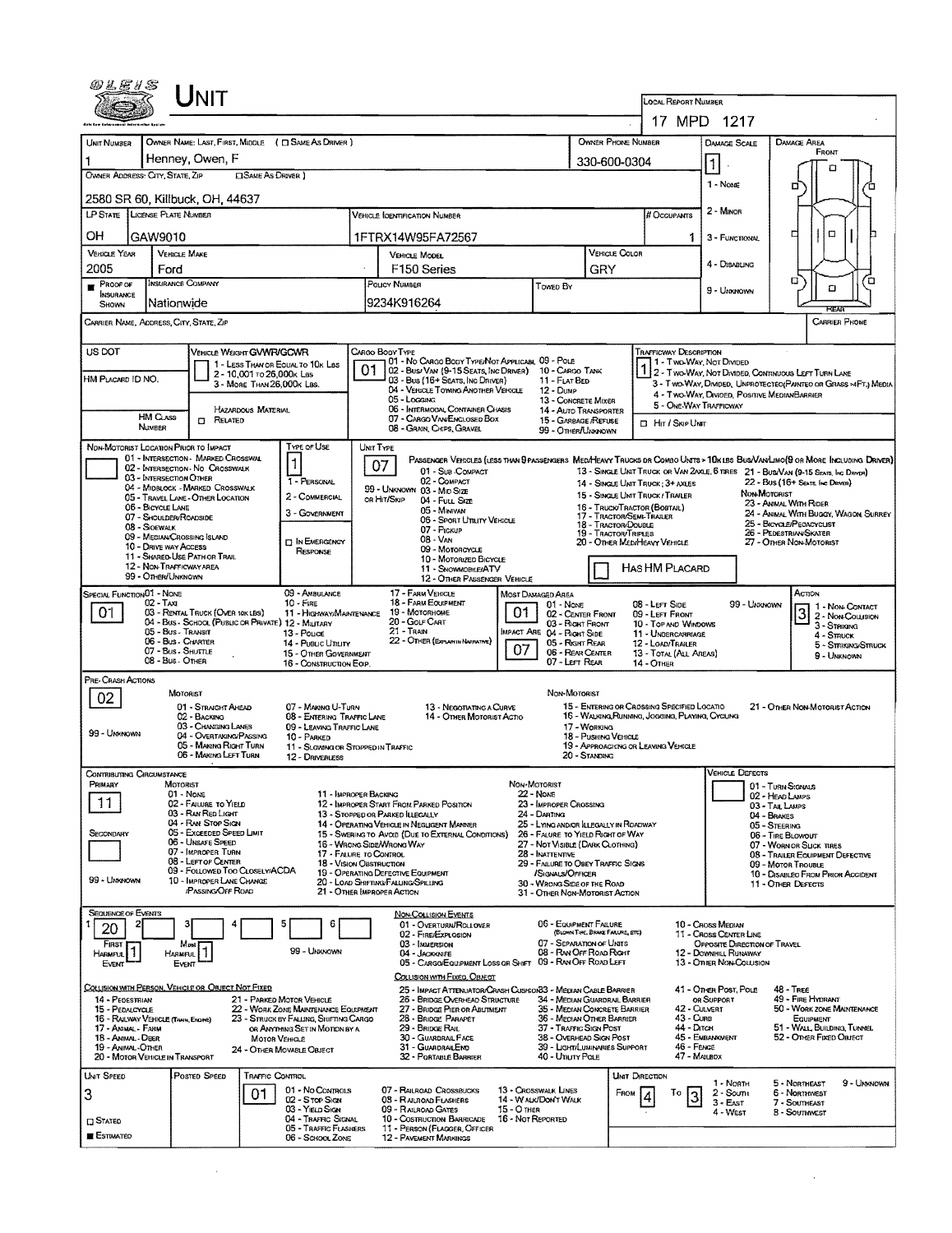| @LE1S                                                                                                                                                                                                 |                                                                                         |                                                                       |                           |                                                                                |    |                                                                                                          |                                         |                                                                                           |                                      |                              |                                                                                                |                                                                                          |                                      |                                                                                                                                                                                                                  |  |  |  |  |
|-------------------------------------------------------------------------------------------------------------------------------------------------------------------------------------------------------|-----------------------------------------------------------------------------------------|-----------------------------------------------------------------------|---------------------------|--------------------------------------------------------------------------------|----|----------------------------------------------------------------------------------------------------------|-----------------------------------------|-------------------------------------------------------------------------------------------|--------------------------------------|------------------------------|------------------------------------------------------------------------------------------------|------------------------------------------------------------------------------------------|--------------------------------------|------------------------------------------------------------------------------------------------------------------------------------------------------------------------------------------------------------------|--|--|--|--|
|                                                                                                                                                                                                       |                                                                                         |                                                                       |                           |                                                                                |    |                                                                                                          |                                         |                                                                                           |                                      |                              | LOCAL REPORT NUMBER<br>17 MPD 1217                                                             |                                                                                          |                                      |                                                                                                                                                                                                                  |  |  |  |  |
|                                                                                                                                                                                                       |                                                                                         |                                                                       |                           |                                                                                |    |                                                                                                          |                                         |                                                                                           |                                      |                              |                                                                                                |                                                                                          |                                      |                                                                                                                                                                                                                  |  |  |  |  |
| 2                                                                                                                                                                                                     | OWNER NAME: LAST, FIRST, MIDDLE ( E) SAME AS DRIVER )<br>Unit Number<br>Spillman, Paul, |                                                                       |                           |                                                                                |    |                                                                                                          |                                         |                                                                                           |                                      |                              |                                                                                                | OWNER PHONE NUMBER<br><b>DAMAGE AREA</b><br><b>DAMAGE SCALE</b><br>FRONT<br>330-275-8464 |                                      |                                                                                                                                                                                                                  |  |  |  |  |
| OWNER ADDRESS: CITY, STATE, ZIP<br><b>CISAME AS DRIVER</b> )                                                                                                                                          |                                                                                         |                                                                       |                           |                                                                                |    |                                                                                                          |                                         |                                                                                           |                                      |                              |                                                                                                | $\overline{2}$                                                                           | n                                    |                                                                                                                                                                                                                  |  |  |  |  |
| 155 E. Jones St., Millersburg, OH, 44654                                                                                                                                                              |                                                                                         |                                                                       |                           |                                                                                |    |                                                                                                          |                                         |                                                                                           |                                      |                              |                                                                                                | 1 - NONE                                                                                 | о                                    |                                                                                                                                                                                                                  |  |  |  |  |
| LP STATE LICENSE PLATE NUMBER<br>Vehicle Identification Number                                                                                                                                        |                                                                                         |                                                                       |                           |                                                                                |    |                                                                                                          |                                         |                                                                                           |                                      |                              |                                                                                                | 2 - Minor                                                                                |                                      |                                                                                                                                                                                                                  |  |  |  |  |
| ΟH<br>197WWG<br>KL1TD62645B315554                                                                                                                                                                     |                                                                                         |                                                                       |                           |                                                                                |    |                                                                                                          |                                         |                                                                                           |                                      |                              | 11                                                                                             | 3 - FUNCTIONAL                                                                           | о                                    | $\Box$                                                                                                                                                                                                           |  |  |  |  |
| <b>VEHICLE YEAR</b>                                                                                                                                                                                   | <b>VEHICLE MAKE</b>                                                                     |                                                                       |                           |                                                                                |    | VEHICLE MODEL                                                                                            |                                         |                                                                                           |                                      | VEHICLE COLOR                |                                                                                                |                                                                                          |                                      |                                                                                                                                                                                                                  |  |  |  |  |
| 2005                                                                                                                                                                                                  | Chevrolet                                                                               |                                                                       |                           |                                                                                |    | Aveo                                                                                                     | BLU                                     |                                                                                           |                                      | 4 - DISABLING                |                                                                                                |                                                                                          |                                      |                                                                                                                                                                                                                  |  |  |  |  |
| PROOF OF<br>INSURANCE<br>SHOWN                                                                                                                                                                        | <b>INSURANCE COMPANY</b>                                                                | 21st Century Ins. Co                                                  |                           |                                                                                |    | POUCY NUMBER<br>2180 31 13                                                                               |                                         |                                                                                           |                                      | 9 - UNKNOWN                  | σ                                                                                              | п<br>$\Box$<br>RFA                                                                       |                                      |                                                                                                                                                                                                                  |  |  |  |  |
| CARRIER NAME, ADDRESS, CITY, STATE, ZIP<br><b>CARRIER PHONE</b>                                                                                                                                       |                                                                                         |                                                                       |                           |                                                                                |    |                                                                                                          |                                         |                                                                                           |                                      |                              |                                                                                                |                                                                                          |                                      |                                                                                                                                                                                                                  |  |  |  |  |
| US DOT                                                                                                                                                                                                |                                                                                         | VEHICLE WEIGHT GWWR/GCWR                                              |                           |                                                                                |    | CARGO BODY TYPE                                                                                          |                                         |                                                                                           |                                      |                              | Trafficway Description                                                                         |                                                                                          |                                      |                                                                                                                                                                                                                  |  |  |  |  |
| HM PLACARD ID NO.                                                                                                                                                                                     |                                                                                         |                                                                       | 2 - 10,001 To 26,000k Las | 1 - LESS THAN OR EQUAL TO 10K LBS                                              | 01 | 01 - No CARGO BODY TYPE/NOT APPLICABL 09 - POLE<br>02 - Bus/Van (9-15 Seats, Inc Driver) 10 - Cargo Tank |                                         |                                                                                           |                                      |                              |                                                                                                | 1 - Two-Way, Nor Divideo<br>1 2 - TWO-WAY, NOT DIVIDED, CONTINUOUS LEFT TURN LANE        |                                      |                                                                                                                                                                                                                  |  |  |  |  |
|                                                                                                                                                                                                       |                                                                                         |                                                                       |                           | 3 - MORE THAN 26,000 K LBS.                                                    |    | 03 - Bus (16+ SEATS, INC DRIVER)<br>04 - VEHICLE TOWING ANOTHER VEHICLE                                  |                                         | 11 - FLAT BED<br>12 - Dump                                                                |                                      |                              |                                                                                                | 4 - Two-Way, DIVIDED, POSITIVE MEDIAN BARRIER                                            |                                      | 3 - T WO-WAY, DWDED, UNPROTECTED (PAINTED OR GRASS > FT.) MEDIA                                                                                                                                                  |  |  |  |  |
|                                                                                                                                                                                                       | <b>HM CLASS</b>                                                                         |                                                                       | <b>HAZARDOUS MATERIAL</b> |                                                                                |    | 05 - Locging<br>06 - INTERMODAL CONTAINER CHASIS<br>07 - CARGO VAN/ENGLOSED BOX                          |                                         | 13 - CONCRETE MIXER<br>14 - AUTO TRANSPORTER                                              |                                      |                              | 5 - ONE-WAY TRAFFICWAY                                                                         |                                                                                          |                                      |                                                                                                                                                                                                                  |  |  |  |  |
|                                                                                                                                                                                                       | <b>NUMBER</b>                                                                           | $\Box$ Related                                                        |                           |                                                                                |    | 08 - GRAIN, CHIPS, GRAVEL                                                                                |                                         | 15 - GARBAGE /REFUSE<br>99 - OTHER/UNKNOWN                                                |                                      |                              | <b>D</b> HIT / SKIP UNIT                                                                       |                                                                                          |                                      |                                                                                                                                                                                                                  |  |  |  |  |
| NON-MOTORIST LOCATION PRIOR TO IMPACT                                                                                                                                                                 |                                                                                         | 01 - INTERSECTION - MARKED CROSSWAL                                   |                           | TYPE OF USE                                                                    |    | UNIT TYPE                                                                                                |                                         |                                                                                           |                                      |                              |                                                                                                |                                                                                          |                                      |                                                                                                                                                                                                                  |  |  |  |  |
|                                                                                                                                                                                                       | 03 - INTERSECTION OTHER                                                                 | 02 - INTERSECTION - NO CROSSWALK                                      |                           | 1                                                                              |    | 02<br>01 - Sub-COMPACT                                                                                   |                                         |                                                                                           |                                      |                              |                                                                                                |                                                                                          |                                      | PASSENGER VEHICLES (LESS THAN 9 PASSENGERS MEDIMEAVY TRUCKS OR COMBO UNTS > 10K LBS BUS/VAMUMO(9 OR MORE INCLUDING DRIVER)<br>13 - SINGLE UNIT TRUCK OR VAN ZAXLE, 6 TIRES 21 - BUS/VAN (9-15 Seats, Inc DRIVER) |  |  |  |  |
|                                                                                                                                                                                                       |                                                                                         | 04 - MIDBLOCK - MARKED CROSSWALK<br>05 - TRAVEL LANE - OTHER LOCATION |                           | 1 - PERSONAL<br>2 - COMMERCIAL                                                 |    | 02 - Сомраст<br>99 - UNKNOWN 03 - MID SIZE                                                               |                                         |                                                                                           |                                      |                              | 14 - SINGLE LINT TRUCK: 3+ AXLES<br>15 - SINGLE UNIT TRUCK / TRAILER                           |                                                                                          | <b>NON-MOTORIST</b>                  | 22 - Bus (16+ Seats, Inc Driver)                                                                                                                                                                                 |  |  |  |  |
|                                                                                                                                                                                                       | 06 - BICYCLE LANE                                                                       |                                                                       |                           | 3 - GOVERNMENT                                                                 |    | OR HIT/SKIP<br>04 - Futt Size<br>05 - Minivan                                                            |                                         |                                                                                           |                                      | 16 - TRUCK/TRACTOR (BOSTAIL) |                                                                                                |                                                                                          | 23 - ANIMAL WITH RIDER               | 24 - ANIMAL WITH BUGGY, WAGON, SURREY                                                                                                                                                                            |  |  |  |  |
| 17 - TRACTOR/SEMI-TRAILER<br>07 - SHOULDER/ROADSIDE<br>06 - SPORT UNLITY VEHICLE<br>18 - TRACTOR/DOUBLE<br>08 - SLDEWALK<br>07 - Pickup<br><b>19 - TRACTOR/TRIPLES</b><br>09 - MEDIAN/CROSSING ISLAND |                                                                                         |                                                                       |                           |                                                                                |    |                                                                                                          |                                         |                                                                                           |                                      |                              |                                                                                                | 25 - BICYCLE/PEDACYCLIST<br>26 - PEOESTRIAN SKATER                                       |                                      |                                                                                                                                                                                                                  |  |  |  |  |
|                                                                                                                                                                                                       | 10 - DRIVE WAY ACCESS                                                                   |                                                                       |                           | <b>DIN EMERGENCY</b><br><b>RESPONSE</b>                                        |    | 08 - VAN<br>09 - MOTORCYCLE                                                                              |                                         | 20 - OTHER MEDIHEAVY VEHICLE                                                              | 27 - OTHER NON-MOTORIST              |                              |                                                                                                |                                                                                          |                                      |                                                                                                                                                                                                                  |  |  |  |  |
| 11 - SHARED-USE PATH OR TRAIL<br>10 - MOTORIZED BICYCLE<br>12 - NON-TRAFFICWAY AREA<br>HASHM PLACARD<br>11 - SNOWMOBILE/ATV<br>99 - Other/Unknown                                                     |                                                                                         |                                                                       |                           |                                                                                |    |                                                                                                          |                                         |                                                                                           |                                      |                              |                                                                                                |                                                                                          |                                      |                                                                                                                                                                                                                  |  |  |  |  |
| 12 - OTHER PASSENGER VEHICLE<br>SPECIAL FUNCTION 01 - NORE<br>09 - AMBULANCE<br>17 - FARM VEHICLE<br>ACTION<br>MOST DAMAGED AREA                                                                      |                                                                                         |                                                                       |                           |                                                                                |    |                                                                                                          |                                         |                                                                                           |                                      |                              |                                                                                                |                                                                                          |                                      |                                                                                                                                                                                                                  |  |  |  |  |
| $02 - T$ AXI<br>$10 -$ Fine<br>01<br>03 - RENTAL TRUCK (OVER 10K LBS)<br>11 - HIGHWAY/MAINTENANCE                                                                                                     |                                                                                         |                                                                       |                           |                                                                                |    | <b>18 - FARM EQUIPMENT</b><br>19 - Мотовноме                                                             | 01 - None<br>02 - CENTER FRONT          |                                                                                           | 08 - LEFT SIDE<br>09 - LEFT FRONT    | 99 - Unknown                 |                                                                                                | 1 - Non-Contact<br>$ 4 2$ - Non-Coursion                                                 |                                      |                                                                                                                                                                                                                  |  |  |  |  |
|                                                                                                                                                                                                       | 05 - Bus - Transit                                                                      | 04 - Bus - School (Public or Private) 12 - Milltary                   |                           | 13 - Pouce                                                                     |    | 20 - Gour CART<br>21 - TRAIN                                                                             |                                         | 03 - Right Front<br>MPACT ARE 04 - RIGHT SIDE                                             |                                      |                              | 10 - Top AND WINDOWS<br>11 - UNDERCARRIAGE                                                     |                                                                                          |                                      | 3 - STRIKING<br>4 - STRUCK                                                                                                                                                                                       |  |  |  |  |
|                                                                                                                                                                                                       | 06 - Bus - CHARTER<br>07 - Bus - SHUTTLE                                                |                                                                       |                           | 14 - Pusuc Unury<br>15 - OTHER GOVERNMENT                                      |    | 22 - OTHER (EXPLANDI NARRATIVE)                                                                          | 04                                      | 05 - Right Rear<br>06 - REAR CENTER                                                       |                                      |                              | 12 - LOAD/TRAILER<br>13 - TOTAL (ALL AREAS)                                                    |                                                                                          |                                      | 5 - STRIKING/STRUCK<br>9 - UNKNOWN                                                                                                                                                                               |  |  |  |  |
|                                                                                                                                                                                                       | 08 - Bus - OTHER                                                                        |                                                                       |                           | 16 - CONSTRUCTION EQIP.                                                        |    |                                                                                                          |                                         | 07 - LEFT REAR                                                                            |                                      |                              | 14 - Отнек                                                                                     |                                                                                          |                                      |                                                                                                                                                                                                                  |  |  |  |  |
| PRE-CRASH ACTIONS<br>04                                                                                                                                                                               | MOTORIST                                                                                |                                                                       |                           |                                                                                |    |                                                                                                          |                                         | NON-MOTORIST                                                                              |                                      |                              |                                                                                                |                                                                                          |                                      |                                                                                                                                                                                                                  |  |  |  |  |
|                                                                                                                                                                                                       |                                                                                         | 01 - STRAIGHT AHEAD<br>02 - BACKING                                   |                           | 07 - MAKING U-TURN<br>08 - ENTERING TRAFFIC LANE                               |    | 13 - NEGOTIATING A CURVE<br>14 - OTHER MOTORIST ACTIO                                                    |                                         |                                                                                           |                                      |                              | 15 - ENTERING OR CROSSING SPECIFIED LOCATIO<br>16 - WALKING RUNNING, JOGGING, PLAYING, CYCLING |                                                                                          |                                      | 21 - OTHER NON-MOTORIST ACTION                                                                                                                                                                                   |  |  |  |  |
| 99 - UNKNOWN                                                                                                                                                                                          |                                                                                         | 03 - CHANGING LANES<br>04 - OVERTAKING/PASSING                        |                           | 09 - LEAVING TRAFFIC LANE<br>10 - PARKED                                       |    |                                                                                                          |                                         |                                                                                           | 17 - WORKING<br>18 - PUSHING VEHICLE |                              |                                                                                                |                                                                                          |                                      |                                                                                                                                                                                                                  |  |  |  |  |
|                                                                                                                                                                                                       |                                                                                         | 05 - MAKING RIGHT TURN<br>06 - MAKING LEFT TURN                       |                           | 11 - SLOWING OR STOPPED IN TRAFFIC<br>12 - DAMERLESS                           |    |                                                                                                          |                                         |                                                                                           | 20 - STANDING                        |                              | 19 - APPROACHING OR LEAVING VEHICLE                                                            |                                                                                          |                                      |                                                                                                                                                                                                                  |  |  |  |  |
| CONTRIBUTING CIRCUMSTANCE                                                                                                                                                                             |                                                                                         |                                                                       |                           |                                                                                |    |                                                                                                          |                                         |                                                                                           |                                      |                              |                                                                                                | <b>VEHICLE DEFECTS</b>                                                                   |                                      |                                                                                                                                                                                                                  |  |  |  |  |
| Primary                                                                                                                                                                                               | MOTORIST<br>$01 - None$                                                                 |                                                                       |                           | 11 - IMPROPER BACKING                                                          |    |                                                                                                          |                                         | NON MOTORIST<br><b>22 - None</b>                                                          |                                      |                              |                                                                                                |                                                                                          | 01 - TURN SIGNALS<br>02 - HEAD LAMPS |                                                                                                                                                                                                                  |  |  |  |  |
| 01                                                                                                                                                                                                    |                                                                                         | 02 - FAILURE TO YIELD<br>03 - RAN RED LIGHT                           |                           |                                                                                |    | 12 - IMPROPER START FROM PARKED POSITION<br>13 - Stopped or PARKED LLEGALLY                              | 23 - IMPROPER CROSSING<br>24 - DARTING  |                                                                                           |                                      |                              |                                                                                                |                                                                                          | 03 - TAIL LAMPS<br>04 - BRAKES       |                                                                                                                                                                                                                  |  |  |  |  |
| SECONDARY                                                                                                                                                                                             |                                                                                         | 04 - RAN STOP SIGN<br>05 - EXCEEDED SPEED LIMIT                       |                           |                                                                                |    | 14 - Operating Vehicle in Negligent Manner<br>15 - Swering to Avoid (Due to External Conditions)         |                                         | 25 - LYING AND/OR ILLEGALLY IN ROADWAY<br>26 - FALURE TO YIELD RIGHT OF WAY               |                                      |                              |                                                                                                |                                                                                          | 05 - STEERING<br>06 - TIRE BLOWOUT   |                                                                                                                                                                                                                  |  |  |  |  |
|                                                                                                                                                                                                       |                                                                                         | 06 - UNSAFE SPEED<br>07 - IMPROPER TURN                               |                           | 17 - FALURE TO CONTROL                                                         |    | 16 - WRONG SIDE/WRONG WAY                                                                                |                                         | 27 - NOT VISIBLE (DARK CLOTHING)<br>28 - INATTENTIVE                                      |                                      |                              |                                                                                                |                                                                                          |                                      | 07 - WORN OR SUCK TIRES<br>08 - TRAILER EQUIPMENT DEFECTIVE                                                                                                                                                      |  |  |  |  |
|                                                                                                                                                                                                       |                                                                                         | 08 - LEFT OF CENTER<br>09 - FOLLOWED TOO CLOSELY/ACDA                 |                           | <b>18 - VISION OBSTRUCTION</b>                                                 |    | 19 - OPERATING DEFECTIVE EQUIPMENT                                                                       |                                         | 29 - FAILURE TO OBEY TRAFFIC SIGNS<br>/Signaus/Officer                                    |                                      |                              | 09 - MOTOR TROUBLE<br>10 - DISABLED FROM PRIOR ACCIDENT                                        |                                                                                          |                                      |                                                                                                                                                                                                                  |  |  |  |  |
| 99 - UNKNOWN                                                                                                                                                                                          |                                                                                         | 10 - IMPROPER LANE CHANGE<br>PASSING OFF ROAD                         |                           |                                                                                |    | 20 - LOAD SHIFTING/FALUNG/SPILLING<br>21 - Other Improper Action                                         |                                         | 30 - Wrong Side of the Road<br>31 - OTHER NON-MOTORIST ACTION                             |                                      |                              |                                                                                                |                                                                                          | 11 - Other Defects                   |                                                                                                                                                                                                                  |  |  |  |  |
| <b>SEQUENCE OF EVENTS</b>                                                                                                                                                                             |                                                                                         |                                                                       |                           |                                                                                |    | NON-COLLISION EVENTS                                                                                     |                                         |                                                                                           |                                      |                              |                                                                                                |                                                                                          |                                      |                                                                                                                                                                                                                  |  |  |  |  |
| 20                                                                                                                                                                                                    |                                                                                         |                                                                       |                           |                                                                                |    | 01 - Overturn/Rollover<br>02 - FIRE/EXPLOSION                                                            |                                         | 06 - EQUIPMENT FAILURE                                                                    | (BLOWN TIRE, BRAKE FAILURE, ETC)     |                              |                                                                                                | <b>10 - Choss Median</b><br>11 - Cross CENTER LINE                                       |                                      |                                                                                                                                                                                                                  |  |  |  |  |
| FIRST<br>1<br><b>MARMFUL</b>                                                                                                                                                                          | Most<br>Harliful                                                                        |                                                                       |                           | 99 - Unknown                                                                   |    | 03 - IMMERSION<br>04 - Jackknife                                                                         |                                         | 07 - SEPARATION OF UNITS<br>08 - RAN OFF ROAD RIGHT                                       |                                      |                              |                                                                                                | OPPOSITE DIRECTION OF TRAVEL<br>12 - DOWNHILL RUNAWAY                                    |                                      |                                                                                                                                                                                                                  |  |  |  |  |
| EVENT                                                                                                                                                                                                 | EVENT                                                                                   |                                                                       |                           |                                                                                |    | 05 - CARGO/EOUPMENT LOSS OR SHIFT 09 - RAN OFF ROAD LEFT<br>COLUSION WITH FIXED, OBJECT                  |                                         |                                                                                           |                                      |                              |                                                                                                | 13 - OTHER NON-COLLISION                                                                 |                                      |                                                                                                                                                                                                                  |  |  |  |  |
| COLLISION WITH PERSON, VEHICLE OR OBJECT NOT FIXED                                                                                                                                                    |                                                                                         |                                                                       |                           | 21 - PARKED MOTOR VEHICLE                                                      |    | 25 - IMPACT ATTENUATOR/CRASH CUSHIO/83 - MEDIAN CABLE BARRIER                                            |                                         |                                                                                           |                                      |                              |                                                                                                | 41 - OTHER POST, POLE                                                                    | $48 - T$ REE                         | 49 - FIRE HYDRANT                                                                                                                                                                                                |  |  |  |  |
| 14 - PEDESTRIAN<br>15 - PEDALCYCLE<br><b>16 - RAILWAY VEHICLE (TRAIN, ENGINE)</b>                                                                                                                     |                                                                                         |                                                                       |                           | 22 - WORK ZONE MAINTENANCE EQUIPMENT<br>23 - STRUCK BY FALLING, SHIFTING CARGO |    | 26 - BRIDGE OVERHEAD STRUCTURE<br>27 - BRIDGE PIER OR ABUTMENT<br>28 - BRIDGE PARAPET                    |                                         | 34 - Median Guardral Barrier<br>35 - Median Concrete Barrier<br>36 - MEDIAN OTHER BARRIER |                                      |                              | 42 - CULVERT<br>43 - Curs                                                                      | OR SUPPORT                                                                               |                                      | 50 - WORK ZONE MAINTENANCE<br>EQUIPMENT                                                                                                                                                                          |  |  |  |  |
| 17 - Animal - Farm<br>18 - Animal - Deer                                                                                                                                                              |                                                                                         |                                                                       | <b>MOTOR VEHICLE</b>      | OR ANYTHING SET IN MOTION BY A                                                 |    | 29 - BRIDGE RAIL<br>30 - GUARDRAIL FACE                                                                  |                                         | 37 - TRAFFIC SIGN POST<br>38 - OVERHEAD SIGN POST                                         |                                      |                              | 44 - Олон                                                                                      | 45 - EMBANKMENT                                                                          |                                      | 51 - WALL BUILDING, TUNNEL<br>52 - OTHER FIXED OBJECT                                                                                                                                                            |  |  |  |  |
| 19 - ANIMAL-OTHER<br>20 - MOTOR VEHICLE IN TRANSPORT                                                                                                                                                  |                                                                                         |                                                                       |                           | 24 - OTHER MOVABLE OBJECT                                                      |    | 31 - GUARDRAILEND<br>32 - PORTABLE BARRIER                                                               |                                         | 39 - LIGHT/LUMINARIES SUPPORT<br>40 - Unury Pole                                          |                                      |                              | 46 - Fence<br>47 - MAILBOX                                                                     |                                                                                          |                                      |                                                                                                                                                                                                                  |  |  |  |  |
| UMT SPEED                                                                                                                                                                                             |                                                                                         | Posted Speed                                                          | TRAFFIC CONTROL           |                                                                                |    |                                                                                                          |                                         |                                                                                           |                                      | UNIT DIRECTION               |                                                                                                |                                                                                          |                                      |                                                                                                                                                                                                                  |  |  |  |  |
| 5                                                                                                                                                                                                     |                                                                                         |                                                                       | 01                        | 01 - No Controls<br>02 - S rop Ston                                            |    | 07 - RAILBOAD CROSSBUCKS<br>08 - RAILROAD FLASHERS                                                       |                                         | 13 - CROSSWALK LINES<br>14 - WALK/DON'T WALK                                              |                                      | FROM<br>3                    | То                                                                                             | 1 - Noam<br>2 - South                                                                    |                                      | 9 - UNKNOWN<br>5 - NORTHEAST<br><b>6 - NORTHWEST</b>                                                                                                                                                             |  |  |  |  |
|                                                                                                                                                                                                       |                                                                                         |                                                                       |                           | 03 - YiELD Sign<br>04 - Traffic Signal                                         |    | 09 - RAILROAD GATES<br>10 - COSTRUCTION BARRICADE                                                        | <b>15 - O THER</b><br>16 - Not Reported |                                                                                           |                                      |                              |                                                                                                | $3 - EAST$<br>4 - WEST                                                                   |                                      | 7 - SOUTHEAST<br>8 - Southmest                                                                                                                                                                                   |  |  |  |  |
| ⊡ Stated<br><b>E</b> STIMATED                                                                                                                                                                         |                                                                                         |                                                                       |                           | 05 - TRAFFIC FLASHERS<br>06 - SCHOOL ZONE                                      |    | 11 - PERSON (FLAGGER, OFFICER<br>12 - PAVEMENT MARKINGS                                                  |                                         |                                                                                           |                                      |                              |                                                                                                |                                                                                          |                                      |                                                                                                                                                                                                                  |  |  |  |  |
|                                                                                                                                                                                                       |                                                                                         |                                                                       |                           |                                                                                |    |                                                                                                          |                                         |                                                                                           |                                      |                              |                                                                                                |                                                                                          |                                      |                                                                                                                                                                                                                  |  |  |  |  |